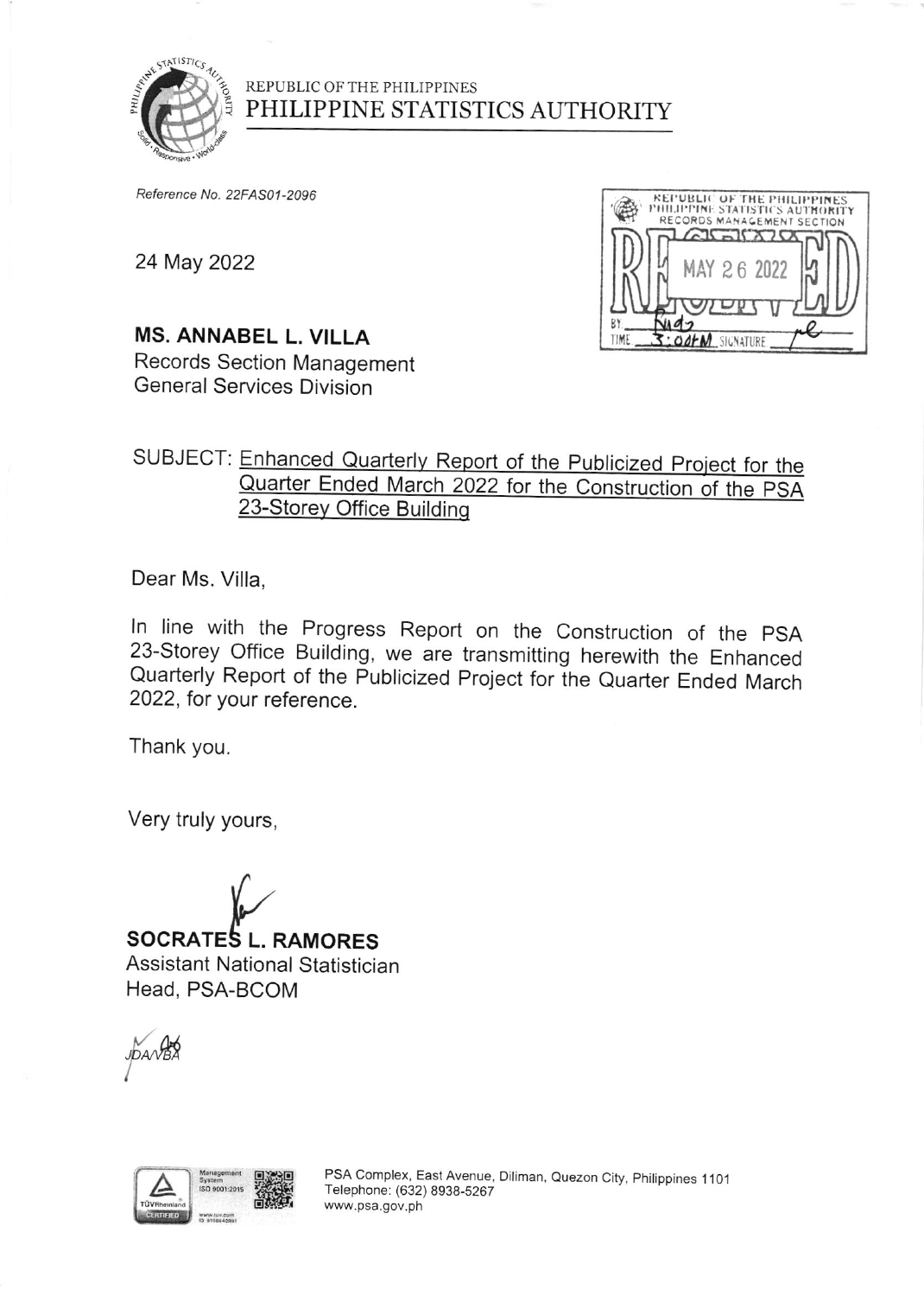

Republic of the Philippines DEPARTMENT OF PUBLIC WORKS AND HIGHWAYS **CENTRAL OFFICE** Manila

March 31, 2022

#### **MR. SOCRATES L. RAMORES**

Assistant National Statistician Head, PSA-BCOM Philippine Statistics Authority PSA Complex, East Avenue, Diliman, Quezon City

Dear Director Ramores:

In compliance with Article II, Section 3 of the Supplemental Agreement by and between PSA and DPWH, forwarded is our Progress Report No. 61 as of March 25, 2022 for the Construction of Twenty-Three (23)-Storey with Covered Roof Deck Office Building for the PSA, PSA Complex, East Avenue, Diliman, Quezon City.

As evaluated, the accomplishment for the period covering 1,874 calendar days since the project started on February 06, 2017 is 94.21% of the revised contract, with a slippage of (-) 4.43%, based on the Proposed Revised Construction Schedule incorporating the approved Contract Time Extension (CTE) corresponding to the approved Variation Order (VO) No. 4.

The Proposed Revised Construction Schedule was already submitted by the Constructor to the Philippine Statistics Authority (PSA), PSA will then transmit to DPWH for review.

For more details, please see attached Project Monthly Status Report.

Very truly yours,

ALTY. JOHNSON V. DOMINGO Project Director **BSPMC-UPMO** 

Encl: As stated

23.1.1 esl/gdu/JAS/ERE/JMA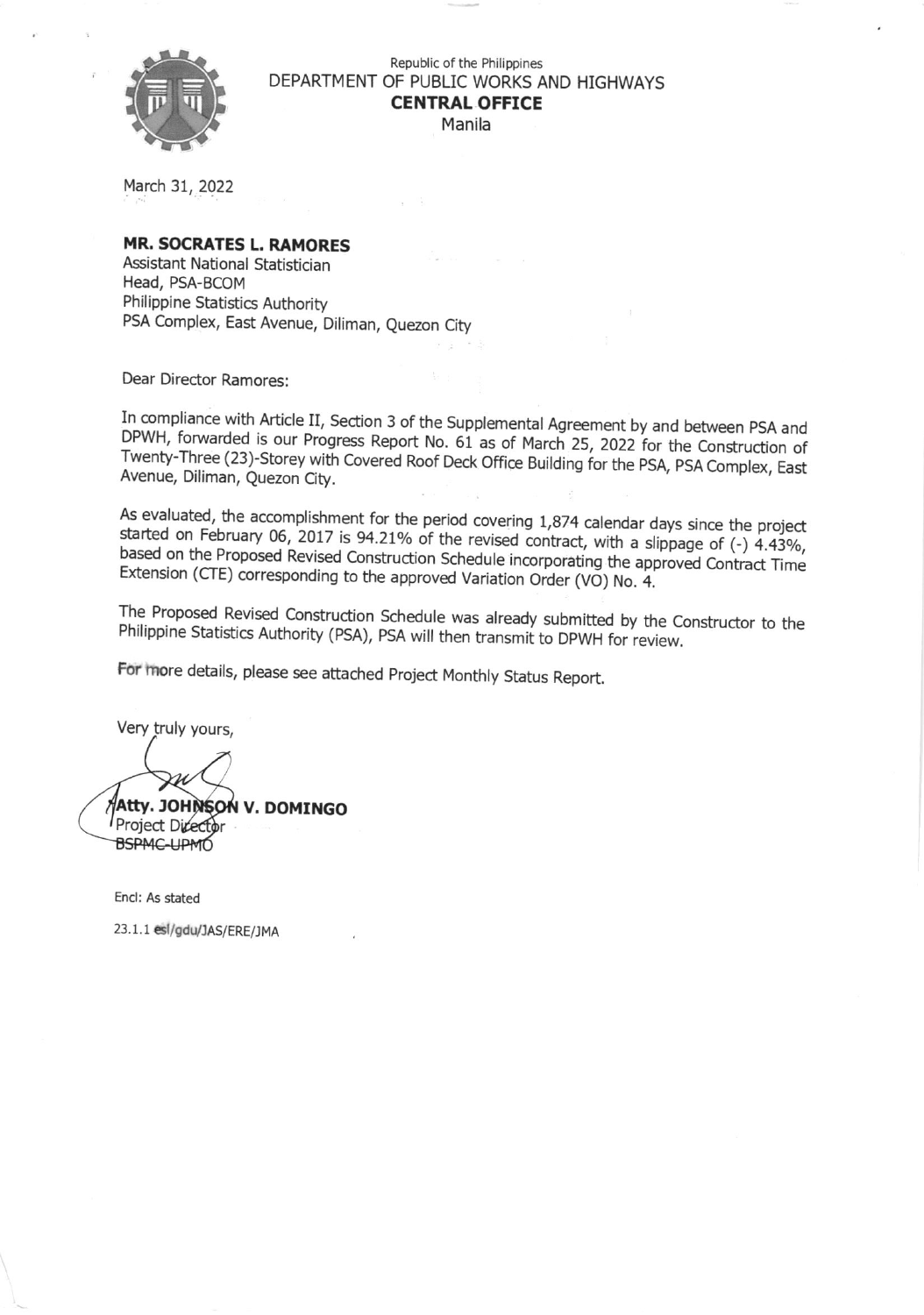#### PHILIPPINE STATISTICS AUTHORITY ENHANCED QUARTERLY REPORT OF THE PUBLICIZED PROJECT FOR THE QUARTER ENDED MARCH 2022

|                                         |                 |                   |                          |                                    | PUBLICIZED PROJECT/PROGRAM/ACTIVITY (AMOUNT IN MILLION PESOS) |                                        |                        |                |                             |                                       |                                                    |                                     |                      |
|-----------------------------------------|-----------------|-------------------|--------------------------|------------------------------------|---------------------------------------------------------------|----------------------------------------|------------------------|----------------|-----------------------------|---------------------------------------|----------------------------------------------------|-------------------------------------|----------------------|
| <b>NAME/PARTICULARS &amp;</b><br>ID NO. | <b>LOCATION</b> | <b>TOTAL COST</b> |                          |                                    |                                                               |                                        | TARGET COMPLETION DATE |                |                             |                                       |                                                    |                                     |                      |
|                                         |                 | <b>ORIGINAL</b>   | <b>REVISED</b>           | <b>CONTRACTOR'S</b><br><b>NAME</b> | <b>CONTRACTOR'S</b><br><b>FINANCIAL CAPACITY</b>              | <b>DATE</b><br><b>STARTED</b><br>(NTP) | <b>ORIGINAL</b>        | <b>REVISED</b> | $%$ OF<br><b>COMPLETION</b> | TOTAL COST INCURRED<br><b>TO DATE</b> | <b>PERIOD</b>                                      | <b>REASON FOR</b><br><b>DELAYED</b> | <b>REMARKS</b>       |
| $\mathbf{A}$                            | В               | C                 |                          | D                                  | E                                                             | $\mathbf{F}$                           |                        | G              | H                           |                                       |                                                    | <b>COMPLETION</b>                   |                      |
| <b>INFRASTRUCTURE PROJECT</b>           |                 |                   |                          |                                    |                                                               |                                        |                        |                | 88.450%                     | $\blacksquare$<br>1,165,349,603.18    | $\mathbf{J}$<br>As of 25 December 2021             | К                                   | $\mathbf{L}$         |
| <b>CONSTRUCTION OF 23-</b>              | PSA Central     | 1,286,297,788.99  | 1,317,523,576.24 TOKWING |                                    | 4,733,222,468.22 Feb. 6, 2017                                 |                                        |                        |                |                             |                                       |                                                    |                                     |                      |
| <b>STOREY BUILDING</b>                  | Office          |                   |                          | <b>CONSTRUCTION</b><br>CORP.       |                                                               |                                        | Feb. 5, 2020           | March 07, 2022 | 0.840%                      | 11,067,198.04                         | As of 26 December 2021 to 25<br>January 2022       |                                     |                      |
|                                         |                 |                   |                          |                                    |                                                               |                                        |                        |                | 2.890%                      | 38,076,431.35                         | As of 26 January 2022 to 25<br>February 2022       |                                     |                      |
|                                         |                 |                   |                          |                                    |                                                               |                                        |                        |                | 2.030%                      | 26,745,728.60                         | *As of 26 February 2022 to 25<br><b>March 2022</b> |                                     |                      |
|                                         |                 |                   |                          |                                    |                                                               |                                        |                        |                |                             | $\overline{\phantom{a}}$              |                                                    |                                     |                      |
|                                         |                 |                   |                          | Sub-Total as of this Quarter       |                                                               |                                        |                        | 5.760%         | 75,889,357.99               |                                       |                                                    |                                     |                      |
|                                         |                 |                   |                          |                                    |                                                               |                                        |                        |                | 94.210%                     | 1,241,238,961.18                      |                                                    |                                     | with -4.43% slippage |

\*NOTE: Based on the submitted preliminary Progress Report no. 61 of DPWH

Submitted by:

 $\sim 10^{-1}$ 

г

 $\sim 1$  $\label{eq:3.1} \begin{array}{cccccccccc} \mathbf{z} & \mathbf{z} & \mathbf{z} & \mathbf{z} & \mathbf{z} & \mathbf{z} & \mathbf{z} \\ \mathbf{z} & \mathbf{z} & \mathbf{z} & \mathbf{z} & \mathbf{z} & \mathbf{z} & \mathbf{z} \\ \mathbf{z} & \mathbf{z} & \mathbf{z} & \mathbf{z} & \mathbf{z} & \mathbf{z} & \mathbf{z} & \mathbf{z} \\ \mathbf{z} & \mathbf{z} & \mathbf{z} & \mathbf{z} & \mathbf{z} & \mathbf{z} & \mathbf{z}$ 

SOCRATE: L. RAMORES

**Assistant National Statistician** Finance and Administrative Services

The

Noted by:

CLAIRE DENNIS S. MAPA, Ph.D. Undersecretary National Statistician and Civil Registrar General